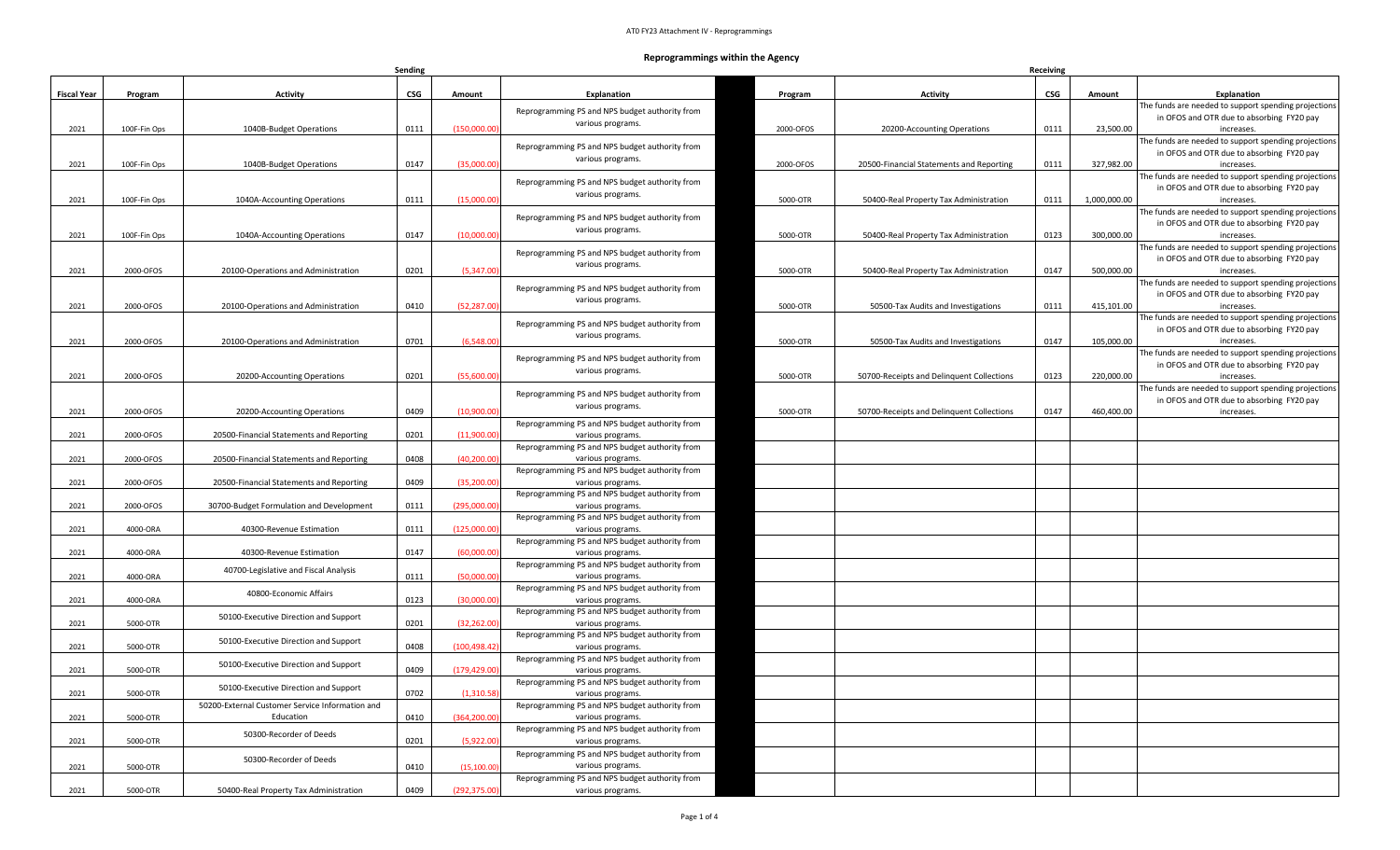## AT0 FY23 Attachment IV - Reprogrammings

| <b>Fiscal Year</b> | Program      | <b>Activity</b>                           | CSG  | Amount         | Explanation                                                         | Program  | <b>Activity</b>                           | CSG  | Amount       | <b>Explanation</b>                                   |
|--------------------|--------------|-------------------------------------------|------|----------------|---------------------------------------------------------------------|----------|-------------------------------------------|------|--------------|------------------------------------------------------|
|                    |              |                                           |      |                | Reprogramming PS and NPS budget authority from                      |          |                                           |      |              |                                                      |
| 2021               | 5000-OTR     | 50500-Tax Audits and Investigations       | 0201 | (8.900.00)     | various programs.<br>Reprogramming PS and NPS budget authority from |          |                                           |      |              |                                                      |
| 2021               | 5000-OTR     | 50500-Tax Audits and Investigations       | 0410 | (18,000.00)    | various programs.                                                   |          |                                           |      |              |                                                      |
|                    |              |                                           |      |                | Reprogramming PS and NPS budget authority from                      |          |                                           |      |              |                                                      |
| 2021               | 5000-OTR     | 50500-Tax Audits and Investigations       | 0702 | (1,725.00)     | various programs.                                                   |          |                                           |      |              |                                                      |
|                    |              |                                           |      |                | Reprogramming PS and NPS budget authority from                      |          |                                           |      |              |                                                      |
| 2021               | 5000-OTR     | 50600-Revenue Accounting                  | 0410 | (12,562.00)    | various programs.                                                   |          |                                           |      |              |                                                      |
|                    |              |                                           |      |                | Reprogramming PS and NPS budget authority from                      |          |                                           |      |              |                                                      |
| 2021               | 5000-OTR     | 50600-Revenue Accounting                  | 0409 | (45.217.00     | various programs.                                                   |          |                                           |      |              |                                                      |
|                    |              |                                           |      |                | Reprogramming PS and NPS budget authority from                      |          |                                           |      |              |                                                      |
| 2021               | 5000-OTR     | 50600-Revenue Accounting                  | 0702 | (30,000.0)     | various programs.                                                   |          |                                           |      |              |                                                      |
|                    |              |                                           |      |                | Reprogramming PS and NPS budget authority from                      |          |                                           |      |              |                                                      |
| 2021               | 5000-OTR     | 50700-Receipts and Delinquent Collections | 0410 | (85,000.00)    | various programs.                                                   |          |                                           |      |              |                                                      |
|                    |              |                                           |      |                | Reprogramming PS and NPS budget authority from                      |          |                                           |      |              |                                                      |
| 2021               | 6000-OCIO    | 60100-Information Technology Support      | 0111 | (400,000.00    | various programs.                                                   |          |                                           |      |              |                                                      |
|                    |              |                                           |      |                | Reprogramming PS and NPS budget authority from                      |          |                                           |      |              |                                                      |
| 2021               | 6000-OCIO    | 60100-Information Technology Support      | 0147 | (300,000.00)   | various programs.<br>Reprogramming PS and NPS budget authority from |          |                                           |      |              |                                                      |
| 2021               | 7000-OFT     | 70100-Executive Direction and Support     | 0111 | (86,000.00     | various programs.                                                   |          |                                           |      |              |                                                      |
|                    |              |                                           |      |                | Reprogramming PS and NPS budget authority from                      |          |                                           |      |              |                                                      |
| 2021               | 7000-OFT     | 70100-Executive Direction and Support     | 0147 | (31,000.00)    | various programs.                                                   |          |                                           |      |              |                                                      |
|                    |              |                                           |      |                | Reprogramming PS and NPS budget authority from                      |          |                                           |      |              |                                                      |
| 2021               | 7000-OFT     | 70500-Disbursements                       | 0111 | (200,000.0)    | various programs.                                                   |          |                                           |      |              |                                                      |
|                    |              |                                           |      |                | Reprogramming PS and NPS budget authority from                      |          |                                           |      |              |                                                      |
| 2021               | 8000-010     | 80100-Audit Services                      | 0111 | (110,000.00)   | various programs.                                                   |          |                                           |      |              |                                                      |
|                    |              |                                           |      |                | Reprogramming PS and NPS budget authority from                      |          |                                           |      |              |                                                      |
| 2021               | 8000-010     | 80100-Audit Services                      | 0147 | (44,500.00)    | various programs.                                                   |          |                                           |      |              |                                                      |
| $3$ -Aug-21        |              |                                           |      | (3,351,983.00) |                                                                     |          |                                           |      | 3,351,983.00 |                                                      |
|                    |              |                                           |      |                | Reprogramming NPS budget authority from various                     |          |                                           |      |              | The funds are needed to support spending projections |
|                    |              |                                           |      |                | programs.                                                           |          |                                           |      |              | in OTR due to absorbing FY21 retro pay increases.    |
| 2021               | 100F-Fin Ops | 1040B-Budget Operations                   | 0201 | (2,040.89)     |                                                                     | 5000-OTR | 50400-Real Property Tax Administration    | 0111 | 370,000.00   |                                                      |
|                    |              |                                           |      |                | Reprogramming NPS budget authority from various                     |          |                                           |      |              | The funds are needed to support spending projections |
|                    |              |                                           |      | (8,658.95)     | programs.                                                           |          |                                           | 0111 | 630,000.00   | in OTR due to absorbing FY21 retro pay increases.    |
| 2021               | 100F-Fin Ops | 1040B-Budget Operations                   | 0410 |                |                                                                     | 5000-OTR | 50700-Receipts and Delinquent Collections |      |              |                                                      |
| 2021               | 100F-Fin Ops | 1040A-Accounting Operations               | 0201 | (1,592.84)     | Reprogramming NPS budget authority from various<br>programs.        |          |                                           |      |              |                                                      |
|                    |              |                                           |      |                | Reprogramming NPS budget authority from various                     |          |                                           |      |              |                                                      |
| 2021               | 100F-Fin Ops | 1040A-Accounting Operations               | 0410 | (7, 152.88)    | programs.                                                           |          |                                           |      |              |                                                      |
|                    |              |                                           |      |                | Reprogramming NPS budget authority from various                     |          |                                           |      |              |                                                      |
| 2021               | 3000-OBP     | 30100-Executive Direction and Support     | 0201 | (21,664.36)    | programs.                                                           |          |                                           |      |              |                                                      |
|                    |              |                                           |      |                | Reprogramming NPS budget authority from various                     |          |                                           |      |              |                                                      |
| 2021               | 3000-OBP     | 30100-Executive Direction and Support     | 0410 | (60, 295.64)   | programs.                                                           |          |                                           |      |              |                                                      |
|                    |              |                                           |      |                | Reprogramming NPS budget authority from various                     |          |                                           |      |              |                                                      |
| 2021               | 3000-OBP     | 30100-Executive Direction and Support     | 0701 | (10, 170.00)   | programs.                                                           |          |                                           |      |              |                                                      |
|                    |              |                                           |      |                | Reprogramming NPS budget authority from various                     |          |                                           |      |              |                                                      |
| 2021               | 4000-ORA     | 40100-Executive Direction and Support     | 0410 | (4,658.00)     | programs.                                                           |          |                                           |      |              |                                                      |
| 2021               | 4000-ORA     | 40100-Executive Direction and Support     | 0409 | (56, 537.00)   | Reprogramming NPS budget authority from various                     |          |                                           |      |              |                                                      |
|                    |              |                                           |      |                | programs.<br>Reprogramming NPS budget authority from various        |          |                                           |      |              |                                                      |
| 2021               | 5000-OTR     | 50400-Real Property Tax Administration    | 0409 | (68.244.00)    | programs.                                                           |          |                                           |      |              |                                                      |
|                    |              |                                           |      |                | Reprogramming NPS budget authority from various                     |          |                                           |      |              |                                                      |
| 2021               | 5000-OTR     | 50400-Real Property Tax Administration    | 0410 | (243, 746.32)  | programs.                                                           |          |                                           |      |              |                                                      |
|                    |              |                                           |      |                | Reprogramming NPS budget authority from various                     |          |                                           |      |              |                                                      |
| 2021               | 5000-OTR     | 50700-Receipts and Delinquent Collections | 0201 | (8,768.00)     | programs.                                                           |          |                                           |      |              |                                                      |
|                    |              |                                           |      |                | Reprogramming NPS budget authority from various                     |          |                                           |      |              |                                                      |
| 2021               | 5000-OTR     | 50700-Receipts and Delinquent Collections | 0410 | (89,567.00     | programs.                                                           |          |                                           |      |              |                                                      |
|                    |              |                                           |      |                | Reprogramming NPS budget authority from various                     |          |                                           |      |              |                                                      |
| 2021               | 6000-CIO     | 60100-Information Technology Support      | 0201 | (8,521.00)     | programs.                                                           |          |                                           |      |              |                                                      |
|                    |              |                                           |      |                | Reprogramming NPS budget authority from various                     |          |                                           |      |              |                                                      |
| 2021               | 6000-CIO     | 60100-Information Technology Support      | 0408 | (16, 449.00)   | programs.                                                           |          |                                           |      |              |                                                      |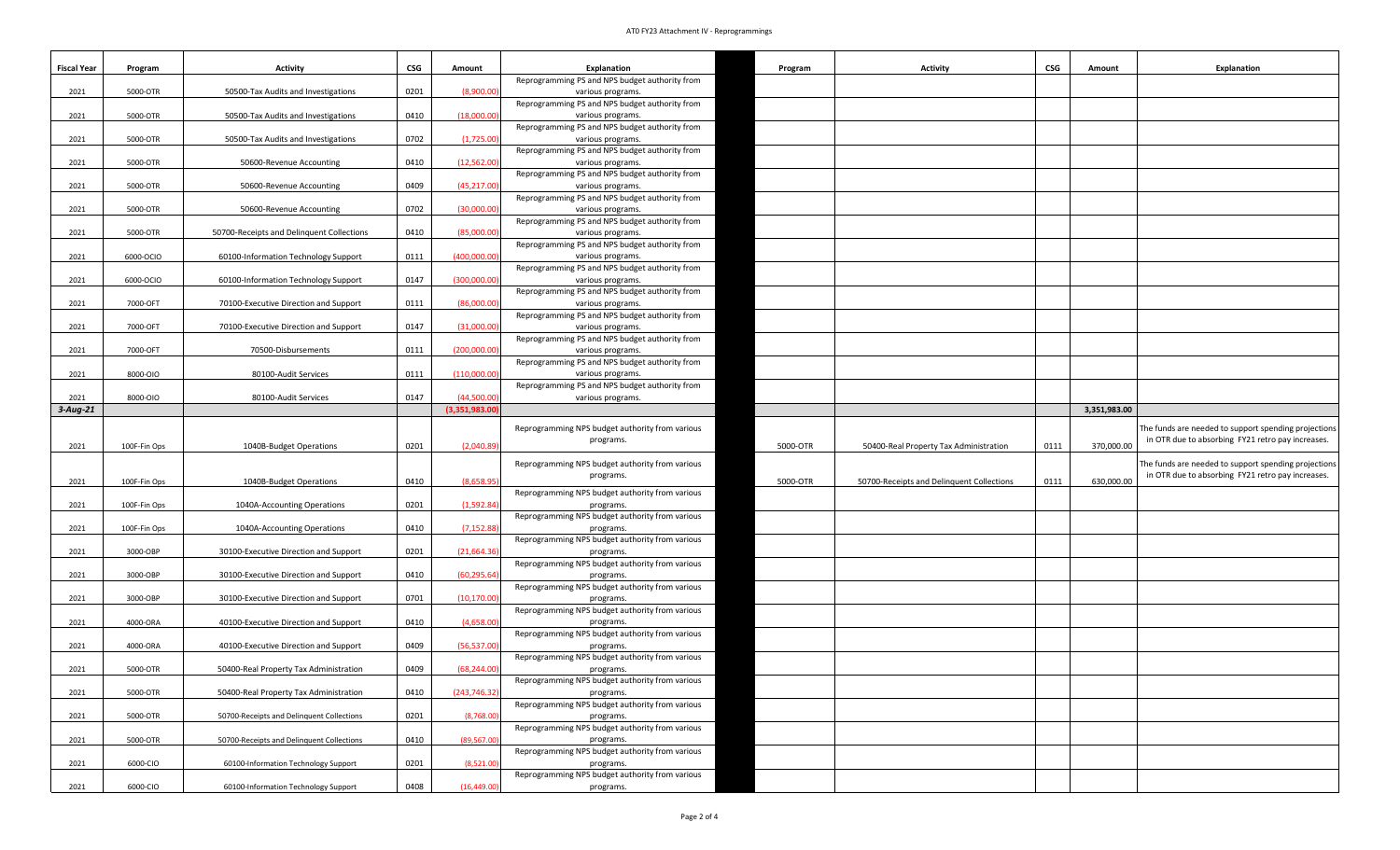## AT0 FY23 Attachment IV - Reprogrammings

| Reprogramming NPS budget authority from various<br>2021<br>6000-CIO<br>0409<br>(201.239.1<br>60100-Information Technology Support<br>programs.<br>Reprogramming NPS budget authority from various<br>2021<br>6000-CIO<br>0702<br>(8.816.0)<br>60100-Information Technology Support<br>programs.<br>Reprogramming NPS budget authority from various<br>2021<br>8000-010<br>0410<br>(29.149.0)<br>80100-Audit Services<br>programs.<br>Reprogramming NPS budget authority from various<br>0409<br>2021<br>8000-010<br>(16,789.0)<br>80100-Audit Services<br>programs.<br>Reprogramming NPS budget authority from various<br>2021<br>8000-010<br>0410<br>(135, 941.0<br>80200-Security and Integrity Oversight<br>programs.<br>$8-Oct-21$<br>(1.000.000.00<br>1.000.000.00<br>Reprogramming PS and NPS budget authority from various<br>The funds are needed to support accrued PS expenses in<br>50100-Executive Direction and Support<br>0410<br>(14,068.00)<br>5000-OTR<br>0111<br>OTR due to FY21 pay increases.<br>2021<br>1000-Management<br>10600-Personnel<br>255,000<br>programs<br>Reprogramming PS and NPS budget authority from various<br>The funds are needed to support accrued PS expenses in<br>50100-Executive Direction and Support<br>0147<br>2021<br>3000-OBP<br>30100-Executive Direction and Support<br>0111<br>(33,000.0)<br>5000-OTR<br>140,000<br>OTR due to FY21 pay increases<br>programs.<br>Reprogramming PS and NPS budget authority from various<br>50100-Executive Direction and Support<br>0201<br>2021<br>5000-OTR<br>(77, 770.0<br>programs.<br>Reprogramming PS and NPS budget authority from various<br>50100-Executive Direction and Support<br>2021<br>5000-OTR<br>0702<br>(23, 777.0)<br>programs.<br>Reprogramming PS and NPS budget authority from various<br>2021<br>6000-CIO<br>0410<br>(64.025.0)<br>60100-Information Technology Support<br>programs.<br>Reprogramming PS and NPS budget authority from various<br>2021<br>6000-CIO<br>60100-Information Technology Support<br>0409<br>(160, 760.00)<br>programs<br>Reprogramming PS and NPS budget authority from various<br>8000-010<br>0410<br>2021<br>80100-Audit Services<br>(21,600.0)<br>programs.<br>2-Nov-21<br>(395,000.0<br>395,000.00<br>The funds are needed to support spending projections<br>1000-Management<br>10800-Property Management<br>0701<br>Reprogramming NPS budget authority from various programs.<br>1000-Management<br>10300-Legal Services<br>0111<br>89,200.00<br>primarily due to absorbing FY21 retro pay increases.<br>2021<br>(128,500.00)<br>The funds are needed to support spending projections<br>2021<br>0111<br>2000-OFOS<br>20200-Accounting Operations<br>0201<br>(900.00)<br>Reprogramming NPS budget authority from various programs.<br>2000-PFOS<br>20200-Accounting Operations<br>900.00<br>primarily due to absorbing FY21 retro pay increases.<br>The funds are needed to support spending projections<br>2021<br>6000-CIO<br>60100-Information Technology Support<br>0409<br>(138,000.00)<br>6000-CIO<br>60100-Information Technology Support<br>0134<br>138,000.00<br>primarily due to absorbing FY21 retro pay increases.<br>Reprogramming NPS budget authority from various programs.<br>The funds are needed to support spending projections<br>primarily due to absorbing FY21 retro pay increases.<br>2021<br>7000-OFT<br>0409<br>(25.000.00)<br>Reprogramming NPS budget authority from various programs.<br>7000-OFT<br>0111<br>8,300.00<br>70200-Bond issuances<br>70400-Disbursements<br>The funds are needed to support spending projections<br>8000-010<br>0111<br>primarily due to absorbing FY21 retro pay increases.<br>80300-Investigations<br>56,000,00<br>$2-Nov-21$<br>(292, 400.00)<br>292,400.00<br>Transfer budget authority for various SPR funds in OFT,<br>2021<br>7000-OFT<br>0409<br>(287, 954.0)<br>5000-OTR<br>0111<br>38,398.85<br>70600-Asset Management for Special Programs<br>Unclaimed Property Budget Authority<br>OTR, and CIO programs.<br>50600-Revenue Accounting<br>Transfer budget authority for various SPR funds in OFT,<br>2021<br>5000-OTR<br>0410<br>24.932.89<br>OTR, and CIO programs.<br>50600-Revenue Accounting<br>Transfer budget authority for various SPR funds in OFT,<br>6,983.11<br>5000-OTR<br>0111<br>OTR, and CIO programs.<br>2021<br>50600-Revenue Accounting<br>Transfer budget authority for various SPR funds in OFT,<br>6.243.60<br>OTR, and CIO programs.<br>2021<br>6000-CIO<br>60100-Information Technology Support<br>0410<br>Transfer budget authority for various SPR funds in OFT,<br>7000-OFT<br>70600-Asset Management for Special Programs<br>0111<br>211,395.57<br>OTR, and CIO programs.<br>2021<br>2-Nov-21<br>(287,954.02<br>287,954.02<br>0409<br>31,373.65<br>2022<br>8000-010<br>0410<br>(31.373.6)<br>NPS within Integrity and Oversight program<br>8000-010<br>Reprogram within OIO NPS.<br>80200-Security and Integrity Oversight<br>80200-Security and Integrity Oversight<br>$2-Feb-22$<br>(31, 373.65)<br>31,373.65 | <b>Fiscal Year</b> | Program | <b>Activity</b> | CSG | Amount | <b>Explanation</b> | Program | Activity | CSG | Amount | <b>Explanation</b> |
|---------------------------------------------------------------------------------------------------------------------------------------------------------------------------------------------------------------------------------------------------------------------------------------------------------------------------------------------------------------------------------------------------------------------------------------------------------------------------------------------------------------------------------------------------------------------------------------------------------------------------------------------------------------------------------------------------------------------------------------------------------------------------------------------------------------------------------------------------------------------------------------------------------------------------------------------------------------------------------------------------------------------------------------------------------------------------------------------------------------------------------------------------------------------------------------------------------------------------------------------------------------------------------------------------------------------------------------------------------------------------------------------------------------------------------------------------------------------------------------------------------------------------------------------------------------------------------------------------------------------------------------------------------------------------------------------------------------------------------------------------------------------------------------------------------------------------------------------------------------------------------------------------------------------------------------------------------------------------------------------------------------------------------------------------------------------------------------------------------------------------------------------------------------------------------------------------------------------------------------------------------------------------------------------------------------------------------------------------------------------------------------------------------------------------------------------------------------------------------------------------------------------------------------------------------------------------------------------------------------------------------------------------------------------------------------------------------------------------------------------------------------------------------------------------------------------------------------------------------------------------------------------------------------------------------------------------------------------------------------------------------------------------------------------------------------------------------------------------------------------------------------------------------------------------------------------------------------------------------------------------------------------------------------------------------------------------------------------------------------------------------------------------------------------------------------------------------------------------------------------------------------------------------------------------------------------------------------------------------------------------------------------------------------------------------------------------------------------------------------------------------------------------------------------------------------------------------------------------------------------------------------------------------------------------------------------------------------------------------------------------------------------------------------------------------------------------------------------------------------------------------------------------------------------------------------------------------------------------------------------------------------------------------------------------------------------------------------------------------------------------------------------------------------------------------------------------------------------------------------------------------------------------------------------------------------------------------------------------------------------------------------------------------------------------------------------------------------------------------------------------------------------------------------------------------------------------------------------------------------------------------------------------------------------------------------------------------------------------------------------------------------------------------------------------------------|--------------------|---------|-----------------|-----|--------|--------------------|---------|----------|-----|--------|--------------------|
|                                                                                                                                                                                                                                                                                                                                                                                                                                                                                                                                                                                                                                                                                                                                                                                                                                                                                                                                                                                                                                                                                                                                                                                                                                                                                                                                                                                                                                                                                                                                                                                                                                                                                                                                                                                                                                                                                                                                                                                                                                                                                                                                                                                                                                                                                                                                                                                                                                                                                                                                                                                                                                                                                                                                                                                                                                                                                                                                                                                                                                                                                                                                                                                                                                                                                                                                                                                                                                                                                                                                                                                                                                                                                                                                                                                                                                                                                                                                                                                                                                                                                                                                                                                                                                                                                                                                                                                                                                                                                                                                                                                                                                                                                                                                                                                                                                                                                                                                                                                                                                                               |                    |         |                 |     |        |                    |         |          |     |        |                    |
|                                                                                                                                                                                                                                                                                                                                                                                                                                                                                                                                                                                                                                                                                                                                                                                                                                                                                                                                                                                                                                                                                                                                                                                                                                                                                                                                                                                                                                                                                                                                                                                                                                                                                                                                                                                                                                                                                                                                                                                                                                                                                                                                                                                                                                                                                                                                                                                                                                                                                                                                                                                                                                                                                                                                                                                                                                                                                                                                                                                                                                                                                                                                                                                                                                                                                                                                                                                                                                                                                                                                                                                                                                                                                                                                                                                                                                                                                                                                                                                                                                                                                                                                                                                                                                                                                                                                                                                                                                                                                                                                                                                                                                                                                                                                                                                                                                                                                                                                                                                                                                                               |                    |         |                 |     |        |                    |         |          |     |        |                    |
|                                                                                                                                                                                                                                                                                                                                                                                                                                                                                                                                                                                                                                                                                                                                                                                                                                                                                                                                                                                                                                                                                                                                                                                                                                                                                                                                                                                                                                                                                                                                                                                                                                                                                                                                                                                                                                                                                                                                                                                                                                                                                                                                                                                                                                                                                                                                                                                                                                                                                                                                                                                                                                                                                                                                                                                                                                                                                                                                                                                                                                                                                                                                                                                                                                                                                                                                                                                                                                                                                                                                                                                                                                                                                                                                                                                                                                                                                                                                                                                                                                                                                                                                                                                                                                                                                                                                                                                                                                                                                                                                                                                                                                                                                                                                                                                                                                                                                                                                                                                                                                                               |                    |         |                 |     |        |                    |         |          |     |        |                    |
|                                                                                                                                                                                                                                                                                                                                                                                                                                                                                                                                                                                                                                                                                                                                                                                                                                                                                                                                                                                                                                                                                                                                                                                                                                                                                                                                                                                                                                                                                                                                                                                                                                                                                                                                                                                                                                                                                                                                                                                                                                                                                                                                                                                                                                                                                                                                                                                                                                                                                                                                                                                                                                                                                                                                                                                                                                                                                                                                                                                                                                                                                                                                                                                                                                                                                                                                                                                                                                                                                                                                                                                                                                                                                                                                                                                                                                                                                                                                                                                                                                                                                                                                                                                                                                                                                                                                                                                                                                                                                                                                                                                                                                                                                                                                                                                                                                                                                                                                                                                                                                                               |                    |         |                 |     |        |                    |         |          |     |        |                    |
|                                                                                                                                                                                                                                                                                                                                                                                                                                                                                                                                                                                                                                                                                                                                                                                                                                                                                                                                                                                                                                                                                                                                                                                                                                                                                                                                                                                                                                                                                                                                                                                                                                                                                                                                                                                                                                                                                                                                                                                                                                                                                                                                                                                                                                                                                                                                                                                                                                                                                                                                                                                                                                                                                                                                                                                                                                                                                                                                                                                                                                                                                                                                                                                                                                                                                                                                                                                                                                                                                                                                                                                                                                                                                                                                                                                                                                                                                                                                                                                                                                                                                                                                                                                                                                                                                                                                                                                                                                                                                                                                                                                                                                                                                                                                                                                                                                                                                                                                                                                                                                                               |                    |         |                 |     |        |                    |         |          |     |        |                    |
|                                                                                                                                                                                                                                                                                                                                                                                                                                                                                                                                                                                                                                                                                                                                                                                                                                                                                                                                                                                                                                                                                                                                                                                                                                                                                                                                                                                                                                                                                                                                                                                                                                                                                                                                                                                                                                                                                                                                                                                                                                                                                                                                                                                                                                                                                                                                                                                                                                                                                                                                                                                                                                                                                                                                                                                                                                                                                                                                                                                                                                                                                                                                                                                                                                                                                                                                                                                                                                                                                                                                                                                                                                                                                                                                                                                                                                                                                                                                                                                                                                                                                                                                                                                                                                                                                                                                                                                                                                                                                                                                                                                                                                                                                                                                                                                                                                                                                                                                                                                                                                                               |                    |         |                 |     |        |                    |         |          |     |        |                    |
|                                                                                                                                                                                                                                                                                                                                                                                                                                                                                                                                                                                                                                                                                                                                                                                                                                                                                                                                                                                                                                                                                                                                                                                                                                                                                                                                                                                                                                                                                                                                                                                                                                                                                                                                                                                                                                                                                                                                                                                                                                                                                                                                                                                                                                                                                                                                                                                                                                                                                                                                                                                                                                                                                                                                                                                                                                                                                                                                                                                                                                                                                                                                                                                                                                                                                                                                                                                                                                                                                                                                                                                                                                                                                                                                                                                                                                                                                                                                                                                                                                                                                                                                                                                                                                                                                                                                                                                                                                                                                                                                                                                                                                                                                                                                                                                                                                                                                                                                                                                                                                                               |                    |         |                 |     |        |                    |         |          |     |        |                    |
|                                                                                                                                                                                                                                                                                                                                                                                                                                                                                                                                                                                                                                                                                                                                                                                                                                                                                                                                                                                                                                                                                                                                                                                                                                                                                                                                                                                                                                                                                                                                                                                                                                                                                                                                                                                                                                                                                                                                                                                                                                                                                                                                                                                                                                                                                                                                                                                                                                                                                                                                                                                                                                                                                                                                                                                                                                                                                                                                                                                                                                                                                                                                                                                                                                                                                                                                                                                                                                                                                                                                                                                                                                                                                                                                                                                                                                                                                                                                                                                                                                                                                                                                                                                                                                                                                                                                                                                                                                                                                                                                                                                                                                                                                                                                                                                                                                                                                                                                                                                                                                                               |                    |         |                 |     |        |                    |         |          |     |        |                    |
|                                                                                                                                                                                                                                                                                                                                                                                                                                                                                                                                                                                                                                                                                                                                                                                                                                                                                                                                                                                                                                                                                                                                                                                                                                                                                                                                                                                                                                                                                                                                                                                                                                                                                                                                                                                                                                                                                                                                                                                                                                                                                                                                                                                                                                                                                                                                                                                                                                                                                                                                                                                                                                                                                                                                                                                                                                                                                                                                                                                                                                                                                                                                                                                                                                                                                                                                                                                                                                                                                                                                                                                                                                                                                                                                                                                                                                                                                                                                                                                                                                                                                                                                                                                                                                                                                                                                                                                                                                                                                                                                                                                                                                                                                                                                                                                                                                                                                                                                                                                                                                                               |                    |         |                 |     |        |                    |         |          |     |        |                    |
|                                                                                                                                                                                                                                                                                                                                                                                                                                                                                                                                                                                                                                                                                                                                                                                                                                                                                                                                                                                                                                                                                                                                                                                                                                                                                                                                                                                                                                                                                                                                                                                                                                                                                                                                                                                                                                                                                                                                                                                                                                                                                                                                                                                                                                                                                                                                                                                                                                                                                                                                                                                                                                                                                                                                                                                                                                                                                                                                                                                                                                                                                                                                                                                                                                                                                                                                                                                                                                                                                                                                                                                                                                                                                                                                                                                                                                                                                                                                                                                                                                                                                                                                                                                                                                                                                                                                                                                                                                                                                                                                                                                                                                                                                                                                                                                                                                                                                                                                                                                                                                                               |                    |         |                 |     |        |                    |         |          |     |        |                    |
|                                                                                                                                                                                                                                                                                                                                                                                                                                                                                                                                                                                                                                                                                                                                                                                                                                                                                                                                                                                                                                                                                                                                                                                                                                                                                                                                                                                                                                                                                                                                                                                                                                                                                                                                                                                                                                                                                                                                                                                                                                                                                                                                                                                                                                                                                                                                                                                                                                                                                                                                                                                                                                                                                                                                                                                                                                                                                                                                                                                                                                                                                                                                                                                                                                                                                                                                                                                                                                                                                                                                                                                                                                                                                                                                                                                                                                                                                                                                                                                                                                                                                                                                                                                                                                                                                                                                                                                                                                                                                                                                                                                                                                                                                                                                                                                                                                                                                                                                                                                                                                                               |                    |         |                 |     |        |                    |         |          |     |        |                    |
|                                                                                                                                                                                                                                                                                                                                                                                                                                                                                                                                                                                                                                                                                                                                                                                                                                                                                                                                                                                                                                                                                                                                                                                                                                                                                                                                                                                                                                                                                                                                                                                                                                                                                                                                                                                                                                                                                                                                                                                                                                                                                                                                                                                                                                                                                                                                                                                                                                                                                                                                                                                                                                                                                                                                                                                                                                                                                                                                                                                                                                                                                                                                                                                                                                                                                                                                                                                                                                                                                                                                                                                                                                                                                                                                                                                                                                                                                                                                                                                                                                                                                                                                                                                                                                                                                                                                                                                                                                                                                                                                                                                                                                                                                                                                                                                                                                                                                                                                                                                                                                                               |                    |         |                 |     |        |                    |         |          |     |        |                    |
|                                                                                                                                                                                                                                                                                                                                                                                                                                                                                                                                                                                                                                                                                                                                                                                                                                                                                                                                                                                                                                                                                                                                                                                                                                                                                                                                                                                                                                                                                                                                                                                                                                                                                                                                                                                                                                                                                                                                                                                                                                                                                                                                                                                                                                                                                                                                                                                                                                                                                                                                                                                                                                                                                                                                                                                                                                                                                                                                                                                                                                                                                                                                                                                                                                                                                                                                                                                                                                                                                                                                                                                                                                                                                                                                                                                                                                                                                                                                                                                                                                                                                                                                                                                                                                                                                                                                                                                                                                                                                                                                                                                                                                                                                                                                                                                                                                                                                                                                                                                                                                                               |                    |         |                 |     |        |                    |         |          |     |        |                    |
|                                                                                                                                                                                                                                                                                                                                                                                                                                                                                                                                                                                                                                                                                                                                                                                                                                                                                                                                                                                                                                                                                                                                                                                                                                                                                                                                                                                                                                                                                                                                                                                                                                                                                                                                                                                                                                                                                                                                                                                                                                                                                                                                                                                                                                                                                                                                                                                                                                                                                                                                                                                                                                                                                                                                                                                                                                                                                                                                                                                                                                                                                                                                                                                                                                                                                                                                                                                                                                                                                                                                                                                                                                                                                                                                                                                                                                                                                                                                                                                                                                                                                                                                                                                                                                                                                                                                                                                                                                                                                                                                                                                                                                                                                                                                                                                                                                                                                                                                                                                                                                                               |                    |         |                 |     |        |                    |         |          |     |        |                    |
|                                                                                                                                                                                                                                                                                                                                                                                                                                                                                                                                                                                                                                                                                                                                                                                                                                                                                                                                                                                                                                                                                                                                                                                                                                                                                                                                                                                                                                                                                                                                                                                                                                                                                                                                                                                                                                                                                                                                                                                                                                                                                                                                                                                                                                                                                                                                                                                                                                                                                                                                                                                                                                                                                                                                                                                                                                                                                                                                                                                                                                                                                                                                                                                                                                                                                                                                                                                                                                                                                                                                                                                                                                                                                                                                                                                                                                                                                                                                                                                                                                                                                                                                                                                                                                                                                                                                                                                                                                                                                                                                                                                                                                                                                                                                                                                                                                                                                                                                                                                                                                                               |                    |         |                 |     |        |                    |         |          |     |        |                    |
|                                                                                                                                                                                                                                                                                                                                                                                                                                                                                                                                                                                                                                                                                                                                                                                                                                                                                                                                                                                                                                                                                                                                                                                                                                                                                                                                                                                                                                                                                                                                                                                                                                                                                                                                                                                                                                                                                                                                                                                                                                                                                                                                                                                                                                                                                                                                                                                                                                                                                                                                                                                                                                                                                                                                                                                                                                                                                                                                                                                                                                                                                                                                                                                                                                                                                                                                                                                                                                                                                                                                                                                                                                                                                                                                                                                                                                                                                                                                                                                                                                                                                                                                                                                                                                                                                                                                                                                                                                                                                                                                                                                                                                                                                                                                                                                                                                                                                                                                                                                                                                                               |                    |         |                 |     |        |                    |         |          |     |        |                    |
|                                                                                                                                                                                                                                                                                                                                                                                                                                                                                                                                                                                                                                                                                                                                                                                                                                                                                                                                                                                                                                                                                                                                                                                                                                                                                                                                                                                                                                                                                                                                                                                                                                                                                                                                                                                                                                                                                                                                                                                                                                                                                                                                                                                                                                                                                                                                                                                                                                                                                                                                                                                                                                                                                                                                                                                                                                                                                                                                                                                                                                                                                                                                                                                                                                                                                                                                                                                                                                                                                                                                                                                                                                                                                                                                                                                                                                                                                                                                                                                                                                                                                                                                                                                                                                                                                                                                                                                                                                                                                                                                                                                                                                                                                                                                                                                                                                                                                                                                                                                                                                                               |                    |         |                 |     |        |                    |         |          |     |        |                    |
|                                                                                                                                                                                                                                                                                                                                                                                                                                                                                                                                                                                                                                                                                                                                                                                                                                                                                                                                                                                                                                                                                                                                                                                                                                                                                                                                                                                                                                                                                                                                                                                                                                                                                                                                                                                                                                                                                                                                                                                                                                                                                                                                                                                                                                                                                                                                                                                                                                                                                                                                                                                                                                                                                                                                                                                                                                                                                                                                                                                                                                                                                                                                                                                                                                                                                                                                                                                                                                                                                                                                                                                                                                                                                                                                                                                                                                                                                                                                                                                                                                                                                                                                                                                                                                                                                                                                                                                                                                                                                                                                                                                                                                                                                                                                                                                                                                                                                                                                                                                                                                                               |                    |         |                 |     |        |                    |         |          |     |        |                    |
|                                                                                                                                                                                                                                                                                                                                                                                                                                                                                                                                                                                                                                                                                                                                                                                                                                                                                                                                                                                                                                                                                                                                                                                                                                                                                                                                                                                                                                                                                                                                                                                                                                                                                                                                                                                                                                                                                                                                                                                                                                                                                                                                                                                                                                                                                                                                                                                                                                                                                                                                                                                                                                                                                                                                                                                                                                                                                                                                                                                                                                                                                                                                                                                                                                                                                                                                                                                                                                                                                                                                                                                                                                                                                                                                                                                                                                                                                                                                                                                                                                                                                                                                                                                                                                                                                                                                                                                                                                                                                                                                                                                                                                                                                                                                                                                                                                                                                                                                                                                                                                                               |                    |         |                 |     |        |                    |         |          |     |        |                    |
|                                                                                                                                                                                                                                                                                                                                                                                                                                                                                                                                                                                                                                                                                                                                                                                                                                                                                                                                                                                                                                                                                                                                                                                                                                                                                                                                                                                                                                                                                                                                                                                                                                                                                                                                                                                                                                                                                                                                                                                                                                                                                                                                                                                                                                                                                                                                                                                                                                                                                                                                                                                                                                                                                                                                                                                                                                                                                                                                                                                                                                                                                                                                                                                                                                                                                                                                                                                                                                                                                                                                                                                                                                                                                                                                                                                                                                                                                                                                                                                                                                                                                                                                                                                                                                                                                                                                                                                                                                                                                                                                                                                                                                                                                                                                                                                                                                                                                                                                                                                                                                                               |                    |         |                 |     |        |                    |         |          |     |        |                    |
|                                                                                                                                                                                                                                                                                                                                                                                                                                                                                                                                                                                                                                                                                                                                                                                                                                                                                                                                                                                                                                                                                                                                                                                                                                                                                                                                                                                                                                                                                                                                                                                                                                                                                                                                                                                                                                                                                                                                                                                                                                                                                                                                                                                                                                                                                                                                                                                                                                                                                                                                                                                                                                                                                                                                                                                                                                                                                                                                                                                                                                                                                                                                                                                                                                                                                                                                                                                                                                                                                                                                                                                                                                                                                                                                                                                                                                                                                                                                                                                                                                                                                                                                                                                                                                                                                                                                                                                                                                                                                                                                                                                                                                                                                                                                                                                                                                                                                                                                                                                                                                                               |                    |         |                 |     |        |                    |         |          |     |        |                    |
|                                                                                                                                                                                                                                                                                                                                                                                                                                                                                                                                                                                                                                                                                                                                                                                                                                                                                                                                                                                                                                                                                                                                                                                                                                                                                                                                                                                                                                                                                                                                                                                                                                                                                                                                                                                                                                                                                                                                                                                                                                                                                                                                                                                                                                                                                                                                                                                                                                                                                                                                                                                                                                                                                                                                                                                                                                                                                                                                                                                                                                                                                                                                                                                                                                                                                                                                                                                                                                                                                                                                                                                                                                                                                                                                                                                                                                                                                                                                                                                                                                                                                                                                                                                                                                                                                                                                                                                                                                                                                                                                                                                                                                                                                                                                                                                                                                                                                                                                                                                                                                                               |                    |         |                 |     |        |                    |         |          |     |        |                    |
|                                                                                                                                                                                                                                                                                                                                                                                                                                                                                                                                                                                                                                                                                                                                                                                                                                                                                                                                                                                                                                                                                                                                                                                                                                                                                                                                                                                                                                                                                                                                                                                                                                                                                                                                                                                                                                                                                                                                                                                                                                                                                                                                                                                                                                                                                                                                                                                                                                                                                                                                                                                                                                                                                                                                                                                                                                                                                                                                                                                                                                                                                                                                                                                                                                                                                                                                                                                                                                                                                                                                                                                                                                                                                                                                                                                                                                                                                                                                                                                                                                                                                                                                                                                                                                                                                                                                                                                                                                                                                                                                                                                                                                                                                                                                                                                                                                                                                                                                                                                                                                                               |                    |         |                 |     |        |                    |         |          |     |        |                    |
|                                                                                                                                                                                                                                                                                                                                                                                                                                                                                                                                                                                                                                                                                                                                                                                                                                                                                                                                                                                                                                                                                                                                                                                                                                                                                                                                                                                                                                                                                                                                                                                                                                                                                                                                                                                                                                                                                                                                                                                                                                                                                                                                                                                                                                                                                                                                                                                                                                                                                                                                                                                                                                                                                                                                                                                                                                                                                                                                                                                                                                                                                                                                                                                                                                                                                                                                                                                                                                                                                                                                                                                                                                                                                                                                                                                                                                                                                                                                                                                                                                                                                                                                                                                                                                                                                                                                                                                                                                                                                                                                                                                                                                                                                                                                                                                                                                                                                                                                                                                                                                                               |                    |         |                 |     |        |                    |         |          |     |        |                    |
|                                                                                                                                                                                                                                                                                                                                                                                                                                                                                                                                                                                                                                                                                                                                                                                                                                                                                                                                                                                                                                                                                                                                                                                                                                                                                                                                                                                                                                                                                                                                                                                                                                                                                                                                                                                                                                                                                                                                                                                                                                                                                                                                                                                                                                                                                                                                                                                                                                                                                                                                                                                                                                                                                                                                                                                                                                                                                                                                                                                                                                                                                                                                                                                                                                                                                                                                                                                                                                                                                                                                                                                                                                                                                                                                                                                                                                                                                                                                                                                                                                                                                                                                                                                                                                                                                                                                                                                                                                                                                                                                                                                                                                                                                                                                                                                                                                                                                                                                                                                                                                                               |                    |         |                 |     |        |                    |         |          |     |        |                    |
|                                                                                                                                                                                                                                                                                                                                                                                                                                                                                                                                                                                                                                                                                                                                                                                                                                                                                                                                                                                                                                                                                                                                                                                                                                                                                                                                                                                                                                                                                                                                                                                                                                                                                                                                                                                                                                                                                                                                                                                                                                                                                                                                                                                                                                                                                                                                                                                                                                                                                                                                                                                                                                                                                                                                                                                                                                                                                                                                                                                                                                                                                                                                                                                                                                                                                                                                                                                                                                                                                                                                                                                                                                                                                                                                                                                                                                                                                                                                                                                                                                                                                                                                                                                                                                                                                                                                                                                                                                                                                                                                                                                                                                                                                                                                                                                                                                                                                                                                                                                                                                                               |                    |         |                 |     |        |                    |         |          |     |        |                    |
|                                                                                                                                                                                                                                                                                                                                                                                                                                                                                                                                                                                                                                                                                                                                                                                                                                                                                                                                                                                                                                                                                                                                                                                                                                                                                                                                                                                                                                                                                                                                                                                                                                                                                                                                                                                                                                                                                                                                                                                                                                                                                                                                                                                                                                                                                                                                                                                                                                                                                                                                                                                                                                                                                                                                                                                                                                                                                                                                                                                                                                                                                                                                                                                                                                                                                                                                                                                                                                                                                                                                                                                                                                                                                                                                                                                                                                                                                                                                                                                                                                                                                                                                                                                                                                                                                                                                                                                                                                                                                                                                                                                                                                                                                                                                                                                                                                                                                                                                                                                                                                                               |                    |         |                 |     |        |                    |         |          |     |        |                    |
|                                                                                                                                                                                                                                                                                                                                                                                                                                                                                                                                                                                                                                                                                                                                                                                                                                                                                                                                                                                                                                                                                                                                                                                                                                                                                                                                                                                                                                                                                                                                                                                                                                                                                                                                                                                                                                                                                                                                                                                                                                                                                                                                                                                                                                                                                                                                                                                                                                                                                                                                                                                                                                                                                                                                                                                                                                                                                                                                                                                                                                                                                                                                                                                                                                                                                                                                                                                                                                                                                                                                                                                                                                                                                                                                                                                                                                                                                                                                                                                                                                                                                                                                                                                                                                                                                                                                                                                                                                                                                                                                                                                                                                                                                                                                                                                                                                                                                                                                                                                                                                                               |                    |         |                 |     |        |                    |         |          |     |        |                    |
|                                                                                                                                                                                                                                                                                                                                                                                                                                                                                                                                                                                                                                                                                                                                                                                                                                                                                                                                                                                                                                                                                                                                                                                                                                                                                                                                                                                                                                                                                                                                                                                                                                                                                                                                                                                                                                                                                                                                                                                                                                                                                                                                                                                                                                                                                                                                                                                                                                                                                                                                                                                                                                                                                                                                                                                                                                                                                                                                                                                                                                                                                                                                                                                                                                                                                                                                                                                                                                                                                                                                                                                                                                                                                                                                                                                                                                                                                                                                                                                                                                                                                                                                                                                                                                                                                                                                                                                                                                                                                                                                                                                                                                                                                                                                                                                                                                                                                                                                                                                                                                                               |                    |         |                 |     |        |                    |         |          |     |        |                    |
|                                                                                                                                                                                                                                                                                                                                                                                                                                                                                                                                                                                                                                                                                                                                                                                                                                                                                                                                                                                                                                                                                                                                                                                                                                                                                                                                                                                                                                                                                                                                                                                                                                                                                                                                                                                                                                                                                                                                                                                                                                                                                                                                                                                                                                                                                                                                                                                                                                                                                                                                                                                                                                                                                                                                                                                                                                                                                                                                                                                                                                                                                                                                                                                                                                                                                                                                                                                                                                                                                                                                                                                                                                                                                                                                                                                                                                                                                                                                                                                                                                                                                                                                                                                                                                                                                                                                                                                                                                                                                                                                                                                                                                                                                                                                                                                                                                                                                                                                                                                                                                                               |                    |         |                 |     |        |                    |         |          |     |        |                    |
|                                                                                                                                                                                                                                                                                                                                                                                                                                                                                                                                                                                                                                                                                                                                                                                                                                                                                                                                                                                                                                                                                                                                                                                                                                                                                                                                                                                                                                                                                                                                                                                                                                                                                                                                                                                                                                                                                                                                                                                                                                                                                                                                                                                                                                                                                                                                                                                                                                                                                                                                                                                                                                                                                                                                                                                                                                                                                                                                                                                                                                                                                                                                                                                                                                                                                                                                                                                                                                                                                                                                                                                                                                                                                                                                                                                                                                                                                                                                                                                                                                                                                                                                                                                                                                                                                                                                                                                                                                                                                                                                                                                                                                                                                                                                                                                                                                                                                                                                                                                                                                                               |                    |         |                 |     |        |                    |         |          |     |        |                    |
|                                                                                                                                                                                                                                                                                                                                                                                                                                                                                                                                                                                                                                                                                                                                                                                                                                                                                                                                                                                                                                                                                                                                                                                                                                                                                                                                                                                                                                                                                                                                                                                                                                                                                                                                                                                                                                                                                                                                                                                                                                                                                                                                                                                                                                                                                                                                                                                                                                                                                                                                                                                                                                                                                                                                                                                                                                                                                                                                                                                                                                                                                                                                                                                                                                                                                                                                                                                                                                                                                                                                                                                                                                                                                                                                                                                                                                                                                                                                                                                                                                                                                                                                                                                                                                                                                                                                                                                                                                                                                                                                                                                                                                                                                                                                                                                                                                                                                                                                                                                                                                                               |                    |         |                 |     |        |                    |         |          |     |        |                    |
|                                                                                                                                                                                                                                                                                                                                                                                                                                                                                                                                                                                                                                                                                                                                                                                                                                                                                                                                                                                                                                                                                                                                                                                                                                                                                                                                                                                                                                                                                                                                                                                                                                                                                                                                                                                                                                                                                                                                                                                                                                                                                                                                                                                                                                                                                                                                                                                                                                                                                                                                                                                                                                                                                                                                                                                                                                                                                                                                                                                                                                                                                                                                                                                                                                                                                                                                                                                                                                                                                                                                                                                                                                                                                                                                                                                                                                                                                                                                                                                                                                                                                                                                                                                                                                                                                                                                                                                                                                                                                                                                                                                                                                                                                                                                                                                                                                                                                                                                                                                                                                                               |                    |         |                 |     |        |                    |         |          |     |        |                    |
|                                                                                                                                                                                                                                                                                                                                                                                                                                                                                                                                                                                                                                                                                                                                                                                                                                                                                                                                                                                                                                                                                                                                                                                                                                                                                                                                                                                                                                                                                                                                                                                                                                                                                                                                                                                                                                                                                                                                                                                                                                                                                                                                                                                                                                                                                                                                                                                                                                                                                                                                                                                                                                                                                                                                                                                                                                                                                                                                                                                                                                                                                                                                                                                                                                                                                                                                                                                                                                                                                                                                                                                                                                                                                                                                                                                                                                                                                                                                                                                                                                                                                                                                                                                                                                                                                                                                                                                                                                                                                                                                                                                                                                                                                                                                                                                                                                                                                                                                                                                                                                                               |                    |         |                 |     |        |                    |         |          |     |        |                    |
|                                                                                                                                                                                                                                                                                                                                                                                                                                                                                                                                                                                                                                                                                                                                                                                                                                                                                                                                                                                                                                                                                                                                                                                                                                                                                                                                                                                                                                                                                                                                                                                                                                                                                                                                                                                                                                                                                                                                                                                                                                                                                                                                                                                                                                                                                                                                                                                                                                                                                                                                                                                                                                                                                                                                                                                                                                                                                                                                                                                                                                                                                                                                                                                                                                                                                                                                                                                                                                                                                                                                                                                                                                                                                                                                                                                                                                                                                                                                                                                                                                                                                                                                                                                                                                                                                                                                                                                                                                                                                                                                                                                                                                                                                                                                                                                                                                                                                                                                                                                                                                                               |                    |         |                 |     |        |                    |         |          |     |        |                    |
|                                                                                                                                                                                                                                                                                                                                                                                                                                                                                                                                                                                                                                                                                                                                                                                                                                                                                                                                                                                                                                                                                                                                                                                                                                                                                                                                                                                                                                                                                                                                                                                                                                                                                                                                                                                                                                                                                                                                                                                                                                                                                                                                                                                                                                                                                                                                                                                                                                                                                                                                                                                                                                                                                                                                                                                                                                                                                                                                                                                                                                                                                                                                                                                                                                                                                                                                                                                                                                                                                                                                                                                                                                                                                                                                                                                                                                                                                                                                                                                                                                                                                                                                                                                                                                                                                                                                                                                                                                                                                                                                                                                                                                                                                                                                                                                                                                                                                                                                                                                                                                                               |                    |         |                 |     |        |                    |         |          |     |        |                    |
|                                                                                                                                                                                                                                                                                                                                                                                                                                                                                                                                                                                                                                                                                                                                                                                                                                                                                                                                                                                                                                                                                                                                                                                                                                                                                                                                                                                                                                                                                                                                                                                                                                                                                                                                                                                                                                                                                                                                                                                                                                                                                                                                                                                                                                                                                                                                                                                                                                                                                                                                                                                                                                                                                                                                                                                                                                                                                                                                                                                                                                                                                                                                                                                                                                                                                                                                                                                                                                                                                                                                                                                                                                                                                                                                                                                                                                                                                                                                                                                                                                                                                                                                                                                                                                                                                                                                                                                                                                                                                                                                                                                                                                                                                                                                                                                                                                                                                                                                                                                                                                                               |                    |         |                 |     |        |                    |         |          |     |        |                    |
|                                                                                                                                                                                                                                                                                                                                                                                                                                                                                                                                                                                                                                                                                                                                                                                                                                                                                                                                                                                                                                                                                                                                                                                                                                                                                                                                                                                                                                                                                                                                                                                                                                                                                                                                                                                                                                                                                                                                                                                                                                                                                                                                                                                                                                                                                                                                                                                                                                                                                                                                                                                                                                                                                                                                                                                                                                                                                                                                                                                                                                                                                                                                                                                                                                                                                                                                                                                                                                                                                                                                                                                                                                                                                                                                                                                                                                                                                                                                                                                                                                                                                                                                                                                                                                                                                                                                                                                                                                                                                                                                                                                                                                                                                                                                                                                                                                                                                                                                                                                                                                                               |                    |         |                 |     |        |                    |         |          |     |        |                    |
|                                                                                                                                                                                                                                                                                                                                                                                                                                                                                                                                                                                                                                                                                                                                                                                                                                                                                                                                                                                                                                                                                                                                                                                                                                                                                                                                                                                                                                                                                                                                                                                                                                                                                                                                                                                                                                                                                                                                                                                                                                                                                                                                                                                                                                                                                                                                                                                                                                                                                                                                                                                                                                                                                                                                                                                                                                                                                                                                                                                                                                                                                                                                                                                                                                                                                                                                                                                                                                                                                                                                                                                                                                                                                                                                                                                                                                                                                                                                                                                                                                                                                                                                                                                                                                                                                                                                                                                                                                                                                                                                                                                                                                                                                                                                                                                                                                                                                                                                                                                                                                                               |                    |         |                 |     |        |                    |         |          |     |        |                    |
|                                                                                                                                                                                                                                                                                                                                                                                                                                                                                                                                                                                                                                                                                                                                                                                                                                                                                                                                                                                                                                                                                                                                                                                                                                                                                                                                                                                                                                                                                                                                                                                                                                                                                                                                                                                                                                                                                                                                                                                                                                                                                                                                                                                                                                                                                                                                                                                                                                                                                                                                                                                                                                                                                                                                                                                                                                                                                                                                                                                                                                                                                                                                                                                                                                                                                                                                                                                                                                                                                                                                                                                                                                                                                                                                                                                                                                                                                                                                                                                                                                                                                                                                                                                                                                                                                                                                                                                                                                                                                                                                                                                                                                                                                                                                                                                                                                                                                                                                                                                                                                                               |                    |         |                 |     |        |                    |         |          |     |        |                    |
|                                                                                                                                                                                                                                                                                                                                                                                                                                                                                                                                                                                                                                                                                                                                                                                                                                                                                                                                                                                                                                                                                                                                                                                                                                                                                                                                                                                                                                                                                                                                                                                                                                                                                                                                                                                                                                                                                                                                                                                                                                                                                                                                                                                                                                                                                                                                                                                                                                                                                                                                                                                                                                                                                                                                                                                                                                                                                                                                                                                                                                                                                                                                                                                                                                                                                                                                                                                                                                                                                                                                                                                                                                                                                                                                                                                                                                                                                                                                                                                                                                                                                                                                                                                                                                                                                                                                                                                                                                                                                                                                                                                                                                                                                                                                                                                                                                                                                                                                                                                                                                                               |                    |         |                 |     |        |                    |         |          |     |        |                    |
|                                                                                                                                                                                                                                                                                                                                                                                                                                                                                                                                                                                                                                                                                                                                                                                                                                                                                                                                                                                                                                                                                                                                                                                                                                                                                                                                                                                                                                                                                                                                                                                                                                                                                                                                                                                                                                                                                                                                                                                                                                                                                                                                                                                                                                                                                                                                                                                                                                                                                                                                                                                                                                                                                                                                                                                                                                                                                                                                                                                                                                                                                                                                                                                                                                                                                                                                                                                                                                                                                                                                                                                                                                                                                                                                                                                                                                                                                                                                                                                                                                                                                                                                                                                                                                                                                                                                                                                                                                                                                                                                                                                                                                                                                                                                                                                                                                                                                                                                                                                                                                                               |                    |         |                 |     |        |                    |         |          |     |        |                    |
|                                                                                                                                                                                                                                                                                                                                                                                                                                                                                                                                                                                                                                                                                                                                                                                                                                                                                                                                                                                                                                                                                                                                                                                                                                                                                                                                                                                                                                                                                                                                                                                                                                                                                                                                                                                                                                                                                                                                                                                                                                                                                                                                                                                                                                                                                                                                                                                                                                                                                                                                                                                                                                                                                                                                                                                                                                                                                                                                                                                                                                                                                                                                                                                                                                                                                                                                                                                                                                                                                                                                                                                                                                                                                                                                                                                                                                                                                                                                                                                                                                                                                                                                                                                                                                                                                                                                                                                                                                                                                                                                                                                                                                                                                                                                                                                                                                                                                                                                                                                                                                                               |                    |         |                 |     |        |                    |         |          |     |        |                    |
|                                                                                                                                                                                                                                                                                                                                                                                                                                                                                                                                                                                                                                                                                                                                                                                                                                                                                                                                                                                                                                                                                                                                                                                                                                                                                                                                                                                                                                                                                                                                                                                                                                                                                                                                                                                                                                                                                                                                                                                                                                                                                                                                                                                                                                                                                                                                                                                                                                                                                                                                                                                                                                                                                                                                                                                                                                                                                                                                                                                                                                                                                                                                                                                                                                                                                                                                                                                                                                                                                                                                                                                                                                                                                                                                                                                                                                                                                                                                                                                                                                                                                                                                                                                                                                                                                                                                                                                                                                                                                                                                                                                                                                                                                                                                                                                                                                                                                                                                                                                                                                                               |                    |         |                 |     |        |                    |         |          |     |        |                    |
|                                                                                                                                                                                                                                                                                                                                                                                                                                                                                                                                                                                                                                                                                                                                                                                                                                                                                                                                                                                                                                                                                                                                                                                                                                                                                                                                                                                                                                                                                                                                                                                                                                                                                                                                                                                                                                                                                                                                                                                                                                                                                                                                                                                                                                                                                                                                                                                                                                                                                                                                                                                                                                                                                                                                                                                                                                                                                                                                                                                                                                                                                                                                                                                                                                                                                                                                                                                                                                                                                                                                                                                                                                                                                                                                                                                                                                                                                                                                                                                                                                                                                                                                                                                                                                                                                                                                                                                                                                                                                                                                                                                                                                                                                                                                                                                                                                                                                                                                                                                                                                                               |                    |         |                 |     |        |                    |         |          |     |        |                    |
|                                                                                                                                                                                                                                                                                                                                                                                                                                                                                                                                                                                                                                                                                                                                                                                                                                                                                                                                                                                                                                                                                                                                                                                                                                                                                                                                                                                                                                                                                                                                                                                                                                                                                                                                                                                                                                                                                                                                                                                                                                                                                                                                                                                                                                                                                                                                                                                                                                                                                                                                                                                                                                                                                                                                                                                                                                                                                                                                                                                                                                                                                                                                                                                                                                                                                                                                                                                                                                                                                                                                                                                                                                                                                                                                                                                                                                                                                                                                                                                                                                                                                                                                                                                                                                                                                                                                                                                                                                                                                                                                                                                                                                                                                                                                                                                                                                                                                                                                                                                                                                                               |                    |         |                 |     |        |                    |         |          |     |        |                    |
|                                                                                                                                                                                                                                                                                                                                                                                                                                                                                                                                                                                                                                                                                                                                                                                                                                                                                                                                                                                                                                                                                                                                                                                                                                                                                                                                                                                                                                                                                                                                                                                                                                                                                                                                                                                                                                                                                                                                                                                                                                                                                                                                                                                                                                                                                                                                                                                                                                                                                                                                                                                                                                                                                                                                                                                                                                                                                                                                                                                                                                                                                                                                                                                                                                                                                                                                                                                                                                                                                                                                                                                                                                                                                                                                                                                                                                                                                                                                                                                                                                                                                                                                                                                                                                                                                                                                                                                                                                                                                                                                                                                                                                                                                                                                                                                                                                                                                                                                                                                                                                                               |                    |         |                 |     |        |                    |         |          |     |        |                    |
|                                                                                                                                                                                                                                                                                                                                                                                                                                                                                                                                                                                                                                                                                                                                                                                                                                                                                                                                                                                                                                                                                                                                                                                                                                                                                                                                                                                                                                                                                                                                                                                                                                                                                                                                                                                                                                                                                                                                                                                                                                                                                                                                                                                                                                                                                                                                                                                                                                                                                                                                                                                                                                                                                                                                                                                                                                                                                                                                                                                                                                                                                                                                                                                                                                                                                                                                                                                                                                                                                                                                                                                                                                                                                                                                                                                                                                                                                                                                                                                                                                                                                                                                                                                                                                                                                                                                                                                                                                                                                                                                                                                                                                                                                                                                                                                                                                                                                                                                                                                                                                                               |                    |         |                 |     |        |                    |         |          |     |        |                    |
|                                                                                                                                                                                                                                                                                                                                                                                                                                                                                                                                                                                                                                                                                                                                                                                                                                                                                                                                                                                                                                                                                                                                                                                                                                                                                                                                                                                                                                                                                                                                                                                                                                                                                                                                                                                                                                                                                                                                                                                                                                                                                                                                                                                                                                                                                                                                                                                                                                                                                                                                                                                                                                                                                                                                                                                                                                                                                                                                                                                                                                                                                                                                                                                                                                                                                                                                                                                                                                                                                                                                                                                                                                                                                                                                                                                                                                                                                                                                                                                                                                                                                                                                                                                                                                                                                                                                                                                                                                                                                                                                                                                                                                                                                                                                                                                                                                                                                                                                                                                                                                                               |                    |         |                 |     |        |                    |         |          |     |        |                    |